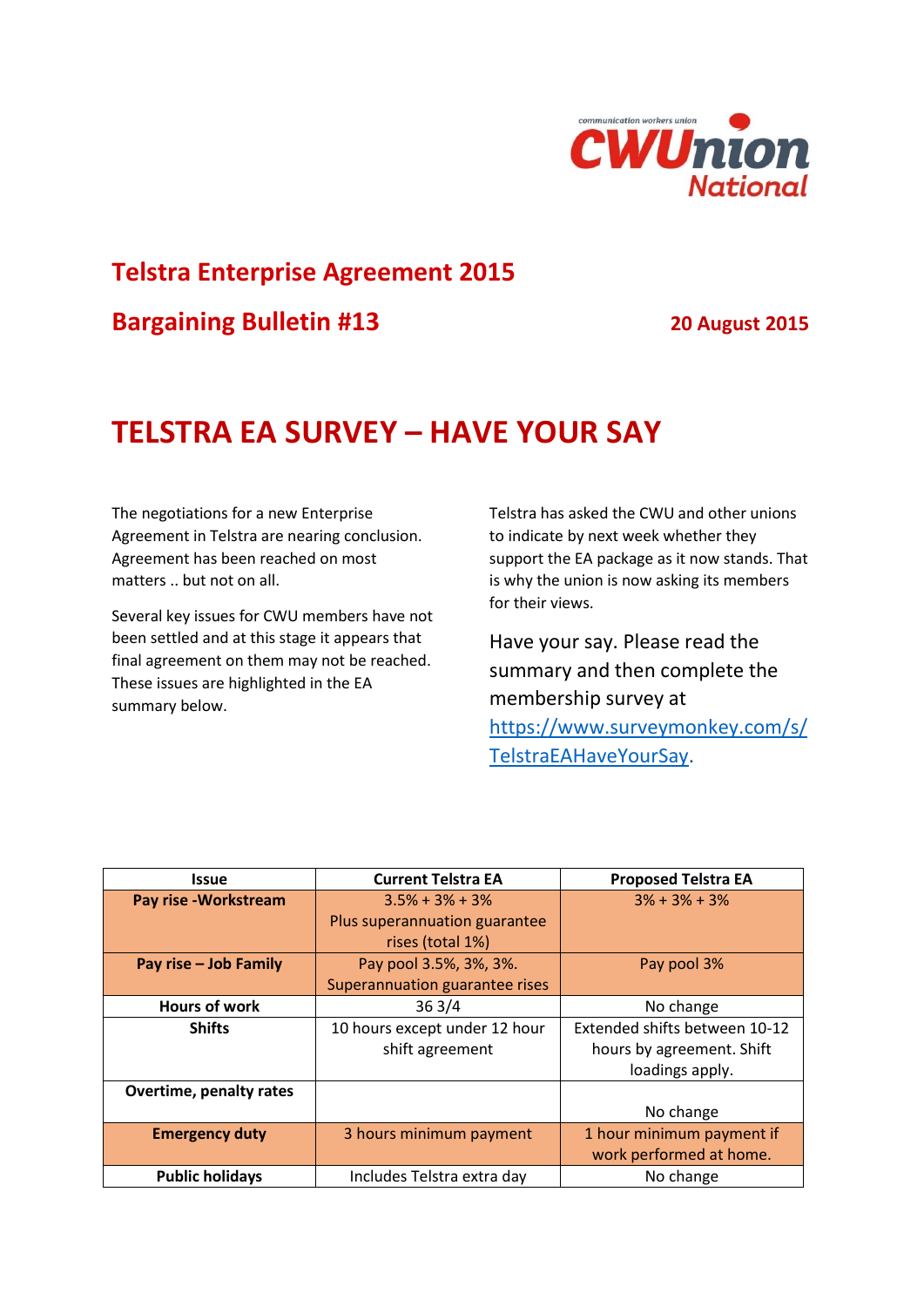| Leave                      |                                                       | No change to existing leave<br>entitlements.<br>Increase in amount of leave that<br>can be bought out. |
|----------------------------|-------------------------------------------------------|--------------------------------------------------------------------------------------------------------|
|                            |                                                       | New entitlement of up to 10                                                                            |
|                            |                                                       | days paid domestic violence<br>leave.                                                                  |
| <b>Redundancy payout</b>   | 80 weeks                                              | 80 weeks                                                                                               |
| Redundancy/redeployment    | Redeployment voluntary.                               | Compulsory redeployment into                                                                           |
|                            |                                                       | "suitable" position. (For more<br>information see below.)                                              |
|                            | Employees on AWAs which                               | No change.                                                                                             |
| <b>AWA reversion to EA</b> | expired prior to Sept 2010 able                       |                                                                                                        |
|                            | to come onto the EA any time<br>during its operation. |                                                                                                        |
| Work model arrangements    | Choice of Workstream or Job                           | Workstream phased out.                                                                                 |
|                            | Family for new CFW and TW                             | Present employees may remain                                                                           |
|                            | employees                                             | on Workstream arrangements.                                                                            |
|                            |                                                       | All new employees come onto<br>Job Family (see below).                                                 |
|                            |                                                       |                                                                                                        |

### **Redundancy and redeployment.**

Under the proposed agreement, the choice of redeployment (in the event of redundancy) would no longer be up to you. If your job is made redundant, you will, wherever possible, be redeployed into another "suitable" job.

As a result of discussions, the proposal now

- gives employees the option of asking for a review of their redeployment if they don't think the job is suitable.
- allows for them to go back into the "placement process" and to be reassigned to another "suitable" job if both the employee and his/her manager agree the current job isn't suitable
- provides for the issue to be dealt with through the Internal Resolution Process (IRP) if such agreement isn't reached.
- limits the number of unsuccessful placements to 2.

The current proposal reflects in part the Telstra unions' attempts to build safeguards into the process Telstra has proposed.

**The bottom line though is that you would no longer have the choice as to whether to accept redeployment or take a package. That decision would be made by Telstra.**

## **Work Model arrangements.**

Under the proposed agreement, no new employees coming into Telstra would be able to come onto the Workstream arrangements.

At present, employees coming into CFW and TW roles may choose whether to go into the Workstream or the Job Family. In future, all new employees would go into the Job Family.

The Job Family model gives Telstra much greater say in how much an employee, as an individual, gets paid. A much greater part of that pay is based on performance. Some conditions, such as higher duties allowance, are also better for Workstream employees than they are for those on the Job Family.